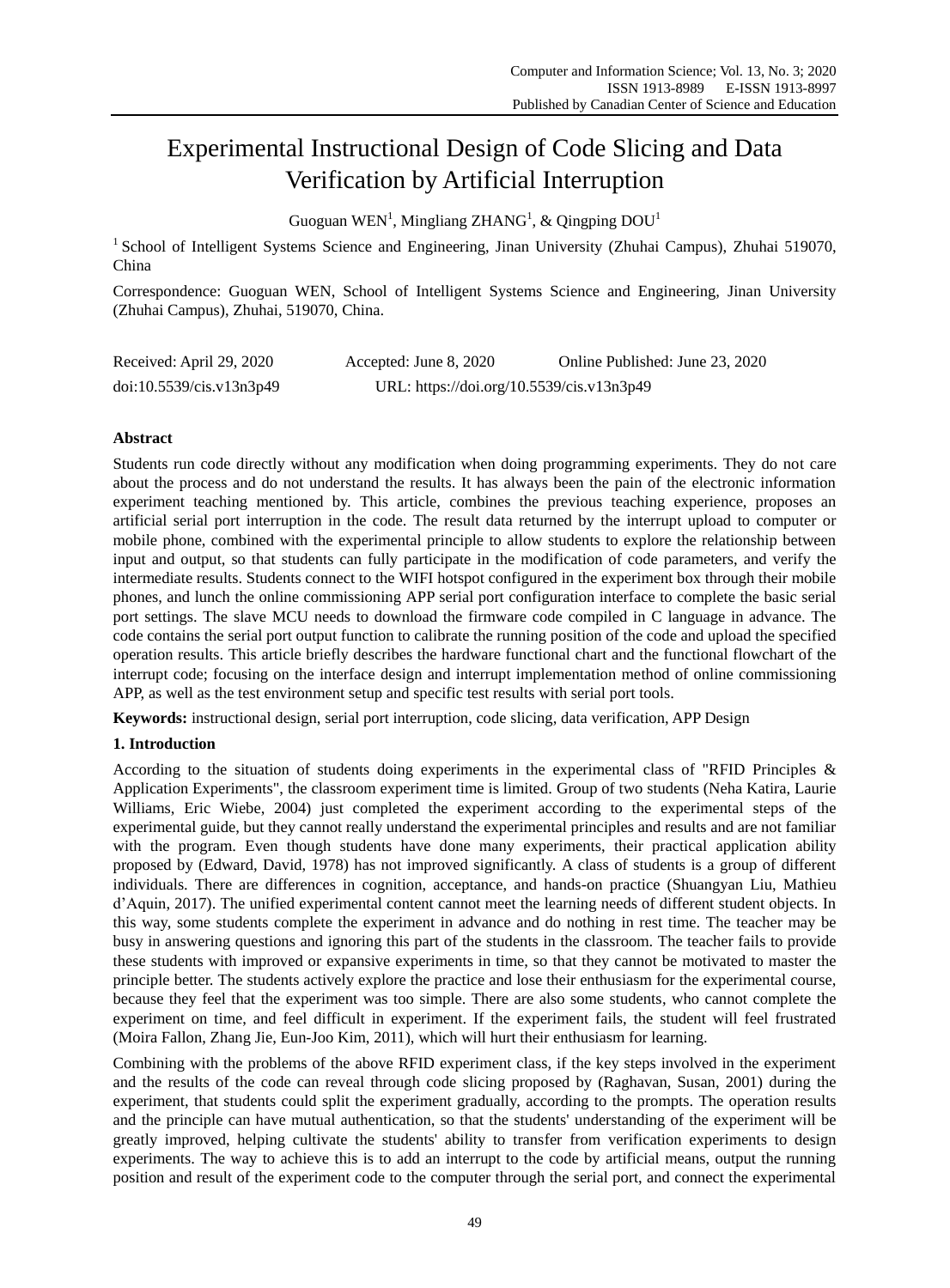principle explanation and the operation result on the APP to form a closed-loop verification effect.

#### **2. Instructional Design**

In the current experimental class involving programming (Yanqing Wang, Hang Li, 2012), students in a slightly more complicated course rely on the current ready-made code. After running the code in the class, students feel that they have completed the experimental requirements. In fact, students are not clear with the working principle of the experiment. For slightly complex comprehensive experiment experimental class, students have no way to practice it and know where to modify. If there is any direct result of the modification, after completing many verification experiments, students still feel that the implementation process is a black box proposed by (John Sweller, 1999). This deep-rooted learning method for students, and the teaching method that the experiment class is to run the code automatically, is the difficult problem that the current experiment class needs to face and crack directly.

#### *2.1 Hardware Structure Diagram*

For better to explain the following instructional design, this article makes a brief introduction to the hardware structure of the experiment box. The experiment kit is mainly composed of four modules, including MCU, serial port, WIFI module and low-frequency module. The MCU can directly control the low-frequency module; three data connection modes realize through the three-level switch: (1) The WIFI module directly connects to the MCU to realize the WIFI serial port function; (2) The serial port is directly connected to the WIFI module, which is used for the initial configuration of the WIFI module; (3) The serial port is directly connected to the MCU, which is used to download the firmware code to the MCU through the serial port. The MCU needs to implement the operation of the low frequency card according to the EM4095 chip protocol written by (EM, 2002). The specific operation content determined by operation instruction, which is sent to the MCU by the serial port (Manisha Sharma, Nidhi Agarwal, SRN Reddy, 2015). The key experimental content of the students is to understand the MCU implementation process. This course selects C language as the underlying MCU firmware development language.



Figure 1. Hardware schematic diagram of low-frequency card experiment kit based on serial communication

The configuration of the development board includes three aspects. The first step, students use the MAX232 serial port to connect to the microcontroller directly. The host computer writes the \*.hex file to the MCU through the firmware-programming tool provided by the manufacturer with USB-UART port (Silicon Lab, 2014). The second step, student uses the MAX232 serial port to connect to the HLK-M04 WIFI module referenced (Nordic Semiconductor, 2010) directly. The host computer uses the serial port to initialize and configure the module, so that the host computer can connect to the hot spot normally. The third step, the WIFI module connects to the MCU directly using the three-position switch, so that the host computer finally communicates with the slave machine through the WIFI serial port.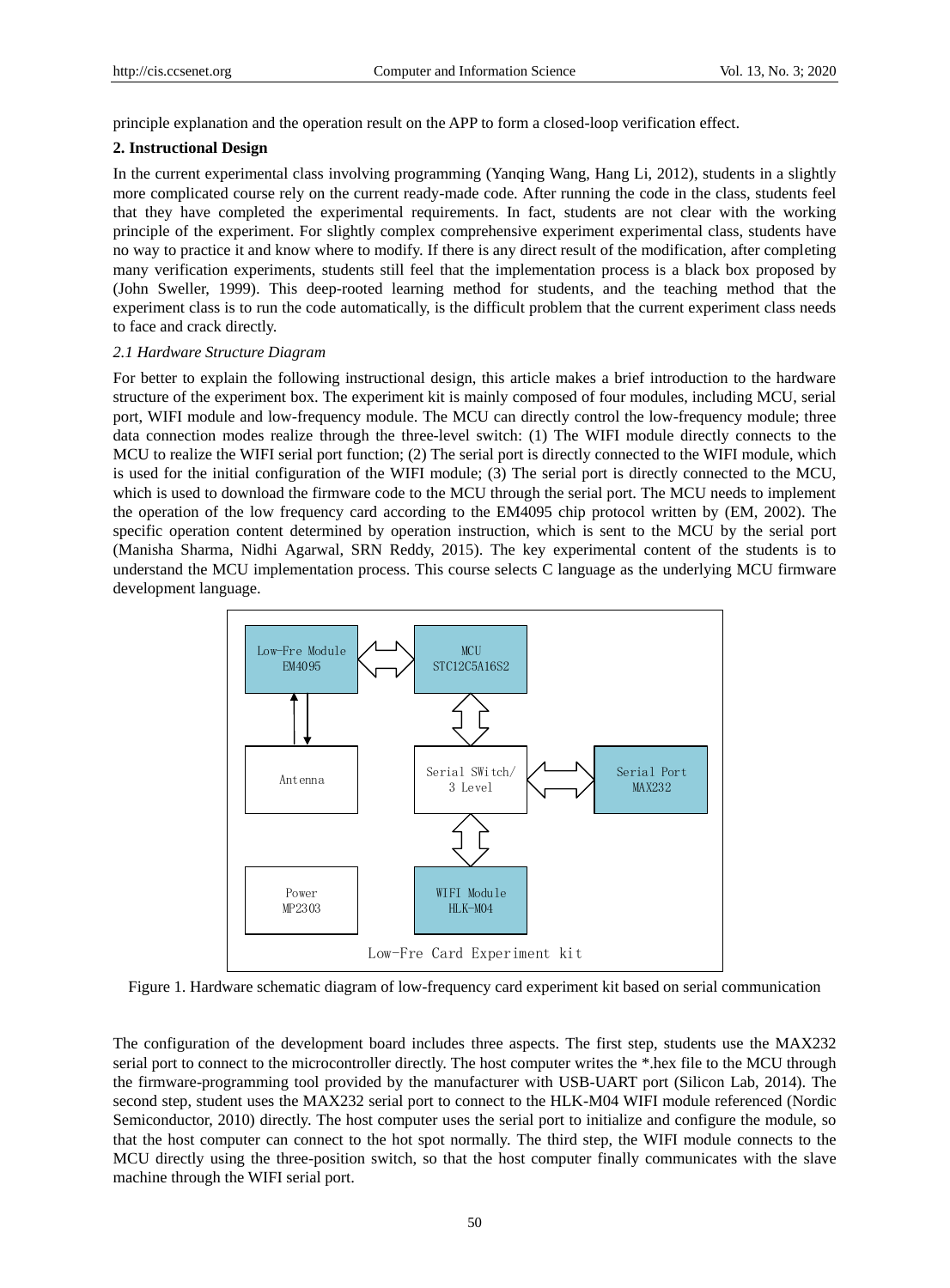#### *2.2 Functional Block Diagram of Firmware Code*

To solve the problem mentioned above, this article combines the previous teaching experience and the student's feedback on the learning difficulties, and proposes a way to artificially add interrupts in the code and upload the result data to a computer or mobile phone. Based on verification method by (Jan Nossen, Richard H. Shea, 2001), program waits until the student understands this step, and then execute to next step. The functional flow shows in Figure 2.



Figure 2. System functional block diagram of code process decomposition and data interaction verification

Designer inserts the serial port output interrupt in the existing code, so that the host computer can receive the data output by the serial port. At this time, the slave machine program stops executing until the upper computer confirms that the interrupt returns, and the slave machine brings the parameters that need to be called back into the actual register.

The lecturer needs to focus on solving two problems: 1. Where to add interrupts in the code and which data extracted to help explain the experimental principle; 2. How to design the interface so that the explanation of the principle and the verification of the data can be easily understood and absorbed by students. In addition, the user-friendly and convenient interface is a key factor for students' willingness to use. In this way, the students can run the code in steps. The key results in the experiment is sent to the students in a timely manner, making the students' learning process more transparent, and the students learn more calmly and confidently in the practical teaching.

#### *2.3 RFID Online Commissioning APP Interface Design*

Aiming at the second problem of interactive interface design, this article provides a usable solution. The specific design shown in Figure 3. The APP needs to lunch the interface for configuring WIFI serial port parameters at the beginning, and the specific interface and operation process will not repeated here. After the mobile APP successfully connects to the experiment box, the top of the page requires students to choose which card experiment, including three types of low-frequency card, high-frequency card and NFC card. After selecting the card type, the interface will make a simple statement according to the content of the key agreement that the teacher wants the students to master. Followed by the HEX instruction input window, you need to click the [Send] button, after entering the operation instruction. The data uploaded by the serial port of the slave machine is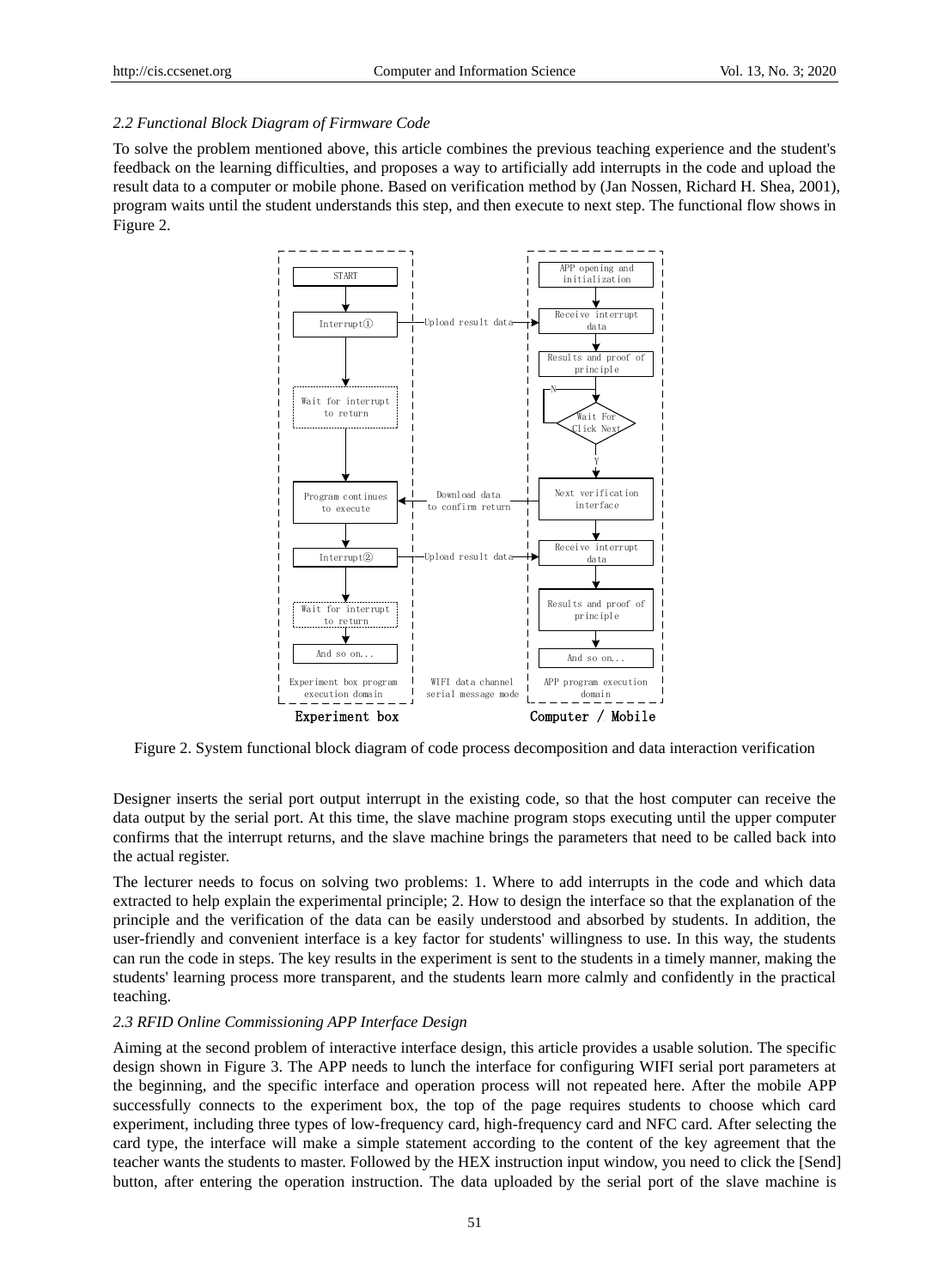output in the interrupt prompt. The actual output window will do a secondary analysis of the output content, such as printing the ID card number directly, or it may be an intermediate result of a preset register. The parameter callback window will prompt the specific register or parameter name that be called back. If there is no callback parameter, it will be blank. Students can enter a guess value according to their own understanding, or a theoretical value calculated according to the principle. After entering, click [Confirm]. The parameter value will return to the target register where the current breakpoint is located, which is equivalent to manually modifying the intermediate operation value through the window. In order to distinguish it from the input of the instruction code, the returned data is marked with an asterisk \*, followed by a byte of valid data. Click [Next] to continue to the next artificial breakpoint, otherwise, the slave machine program will keep waiting in place. The APP interface will show the explanation of the next principle. The overall function is the same as above. [Previous] button only provides the interface review function, the interface temporarily stored in the previous step is directly displayed, and the slave machine will not have any operation.

| Low-Fre Card         | High-Fre Card<br><b>NFC Card</b>                                                                                                                                                                                                                                                                                                                                                                                                                                                                                                                                                                                                                      |  |  |
|----------------------|-------------------------------------------------------------------------------------------------------------------------------------------------------------------------------------------------------------------------------------------------------------------------------------------------------------------------------------------------------------------------------------------------------------------------------------------------------------------------------------------------------------------------------------------------------------------------------------------------------------------------------------------------------|--|--|
| Theory<br>Explanin   | ID number read instruction - FF FF 0A, successfully return 5 bytes of data, fail to<br>return FF                                                                                                                                                                                                                                                                                                                                                                                                                                                                                                                                                      |  |  |
|                      | Please Enter Instructions Here                                                                                                                                                                                                                                                                                                                                                                                                                                                                                                                                                                                                                        |  |  |
| Command<br>Input     | FF FF 0A                                                                                                                                                                                                                                                                                                                                                                                                                                                                                                                                                                                                                                              |  |  |
|                      | Send                                                                                                                                                                                                                                                                                                                                                                                                                                                                                                                                                                                                                                                  |  |  |
|                      |                                                                                                                                                                                                                                                                                                                                                                                                                                                                                                                                                                                                                                                       |  |  |
| Interrupt<br>prompt  | Please Input Instruction code:<br>Running case 0: if (buff!=0xff) else jieshoujishu=1;<br>Running case 1: if (buff!=0xff) else jieshoujishu=2;<br>Running __switch (jieshoujishu) case 2: else if (buff==0x0A) {command=0x0A;goto com;}<br>Running for $(i=0; i<5; i++)$ UART Sendch(IDBuff[i]); $i = 00$ IDBuff[i] = 07<br>Running for $(i=0; i<5; i++)$ UART Sendch(IDBuff[i]); $i = 01$ IDBuff[i] = 00<br>Running for $(i=0; i<5; i++)$ UART_Sendch (IDBuff[i]); $i = 02$ IDBuff[i] = 77<br>Running _for(i=0;i<5;i++) UART_Sendch(IDBuff[i]); $i = 03$ IDBuff[i] = B6<br>Running _for(i=0;i<5;i++) UART_Sendch(IDBuff[i]); $i = 04$ IDBuff[i] = 9A |  |  |
| Actual               | 07 00 77 B6 9A                                                                                                                                                                                                                                                                                                                                                                                                                                                                                                                                                                                                                                        |  |  |
| Callback<br>Paramete | $\overline{c}$<br>Callback Register<br>Confirm<br>jieshoujishu                                                                                                                                                                                                                                                                                                                                                                                                                                                                                                                                                                                        |  |  |
|                      | Page 1<br>Previous<br><b>Next</b>                                                                                                                                                                                                                                                                                                                                                                                                                                                                                                                                                                                                                     |  |  |

Figure 3. Mobile interface design integrating command input, data return and parameter callback functions

At the initial stage of instructional design development, the teacher should do functional plan and design according to the teaching experience and the principle knowledge required for the subsequent design experiments. Based on the learning results, we need to recollect the required knowledge reserve, and then design the software functions according to the required knowledge reserve, instead of adding interrupts for each line of code. Therefore, the students can complete the necessary proof of principle in limited classroom time. Therefore, at the beginning of the teaching design, the teacher is very critical to define the functional requirements of the software.

#### **3. Scheme Implementation and Testing**

This chapter will test the content other than the APP design. The development environment configuration includes WIFI initial configuration, preset MCU code modification, compilation and programming; the test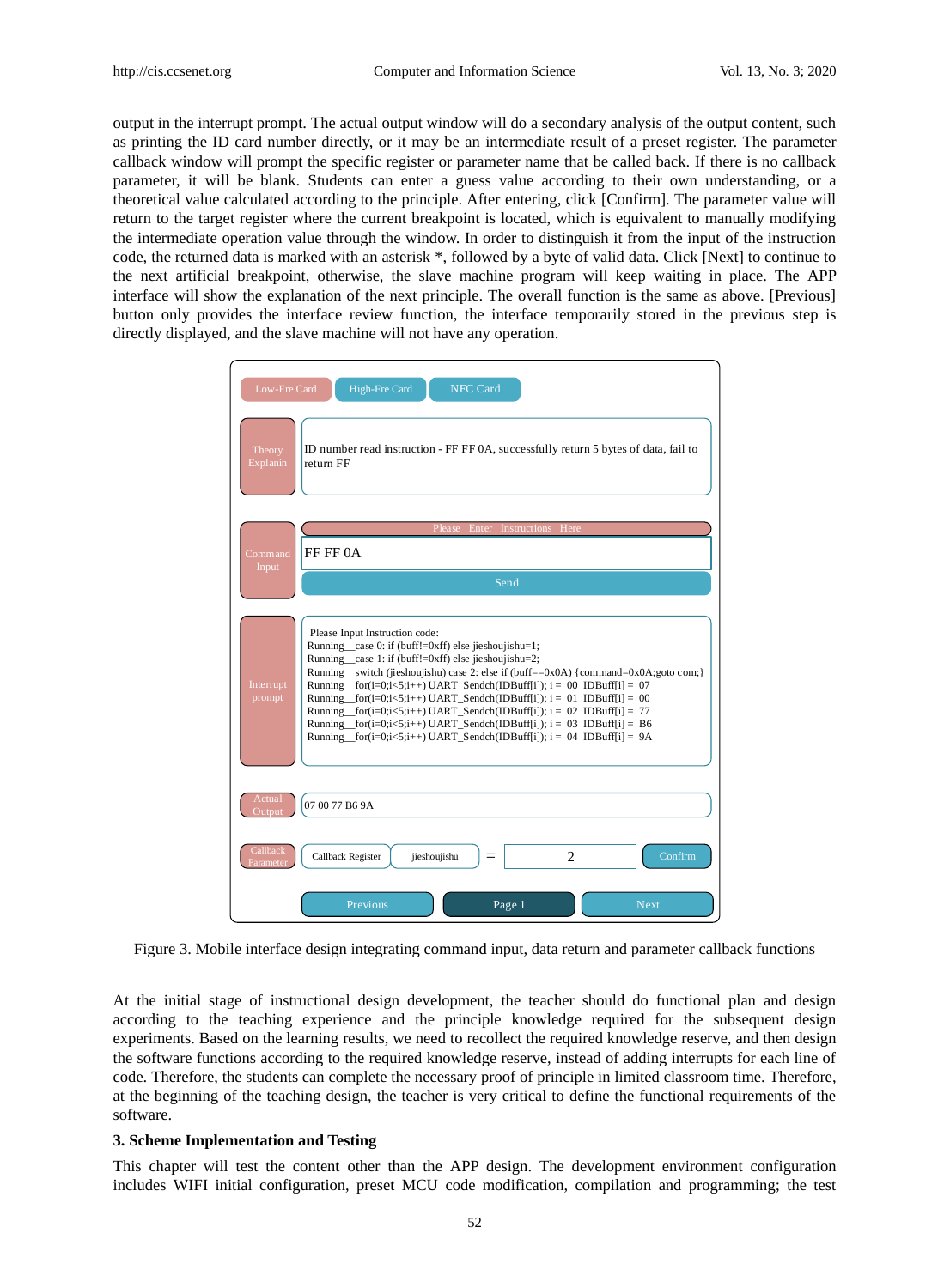results based on the desktop computer as the host computer, and the WIFI communication method realizes serial reporting upload of text.

#### *3.1 Environment Configuration and Design Realization*

Taking the low-frequency card as an example, the experimental version includes the STC12C5A16S2 microcontroller, UART WIFI module, low-frequency read-write chip and corresponding antenna winding. In order for the microcontroller to communicate directly with the WIFI serial port, the UART WIFI module needs to configure with the serial port configuration tool. Including network name, encryption method and initialization password, port number 4001, baud rate 9600, data bit 8, verification code NONE, stop bit 1, local IP 192.168.0.162, mask 255.255.255.0. Finally, the host computer receives the WIFI link FRO\_RFID hotspot, and the host computer can transmit the ASCII serial message through the WIFI channel to the MCU with socket format (Yan-Rong Tong, Zuo-Bin Li, 2017). The software functions and principles are similar to the serial assistant.

After completing the above configuration, instructor insert the serial port interrupt print string in the corresponding key code line, according to the teaching difficulties in the experimental course. The string mainly displays the currently executed code line and related register values. At the line of code, the function Uart1 String will generate a serial port interrupt and print out the specified content. For example, we add code in the command header FF FF recognition with

if (buff!=0xff) {jieshoujishu=0; Uart1\_String("\r\nRunning\_\_case 0: if (buff!=0xff) jieshoujishu=0;");}

else {jieshoujishu=1; Uart1\_String("\r\nRunning\_case 0: if (buff!=0xff) else jieshoujishu=1;");}

With two lines of serial output statements, students can know how the code is executed after entering the command header. For another example, we add it in the FOR loop that reads the ID card number with

Uart1\_String("\r\nRunning\_for(i=0;i<5;i++)UART\_Sendch(IDBuff[i]); i =");UART\_SendchASC(i);Uart1\_String("IDBuff[i] =

#### ");UART\_SendchASC(IDBuff[i]);

Students will know which register and which code of the five-byte ID card number are output in bytes.

#### *3.2 Test Results*

As shown in Figure 4. The TCP serial port application of the host computer can directly output the string specified by the Uart1\_String function preset in the code, prompting the current code running position and the register i value, and its corresponding IDBuff [i]. Students input FF FF 0A through the serial port tool or RFID online commissioning APP, the serial port output window will display the following content, of which 07 00 77 B6 9A in hex is the ID card number.

Turned on slave machine, and the serial port outputs a prompt message:

**Please Input Instruction code, If want to Interrupt or Continue, Input Symbol # to return!**

#### **Please Input Data with Pre-Symbol \*(or 2A) value (HEX) for jieshoujishu.**

The first stage test input the ID card operation instruction "FF FF", the slave machine has no operation and no output prompt, indicating that the slave machine is waiting for execution. The *second* stage test, Enter the character # according to the prompt, the slave machine prompts that the character successfully received with "**Symbol: # is Received!**" and the program can continue to execute. The *third* stage test, input the first FF, the slave machine returns code instructions and jieshoujishu=1 with "**Running\_case 0: if (buff!=0xff) else jieshoujishu=1;**". Enter the second FF, the slave machine returns code instructions, and jieshoujishu=2 with "**Running\_\_case 1: if (buff!=0xff) else jieshoujishu=2;**"; Enter the read ID card number instruction code 0A, the slave machine returns code instructions and return the intermediate result i and IDBuff [i]. After five time FOR loops, we get the ID card number. The *fourth* stage test, the value of jieshoujishu directly modified without input "FF FF". Send \* as preamble, the slave machine prompts that the character received with "**Symbol: \* is Received!**" Send 02H, the slave machine prompts jieshoujishu = 02H write success with "**Input data for 'jieshoujishu' make sense with value (HEX): 02**" execute the operation command 0A, the salve machine returns the ID card number; it means that the value of the register is valid by directly modifying. The test results are consistent with the second stage. In the *fifth* stage test, stopping the program by entering # make slave machine actually waiting in place. Enter #, the slave machine prompts that the character received with "**Symbol: # is Received!**" Enter FF for twice, the slave machine has no operation and no feedback, indicating that the program has stopped and is consistent with the test in first stage.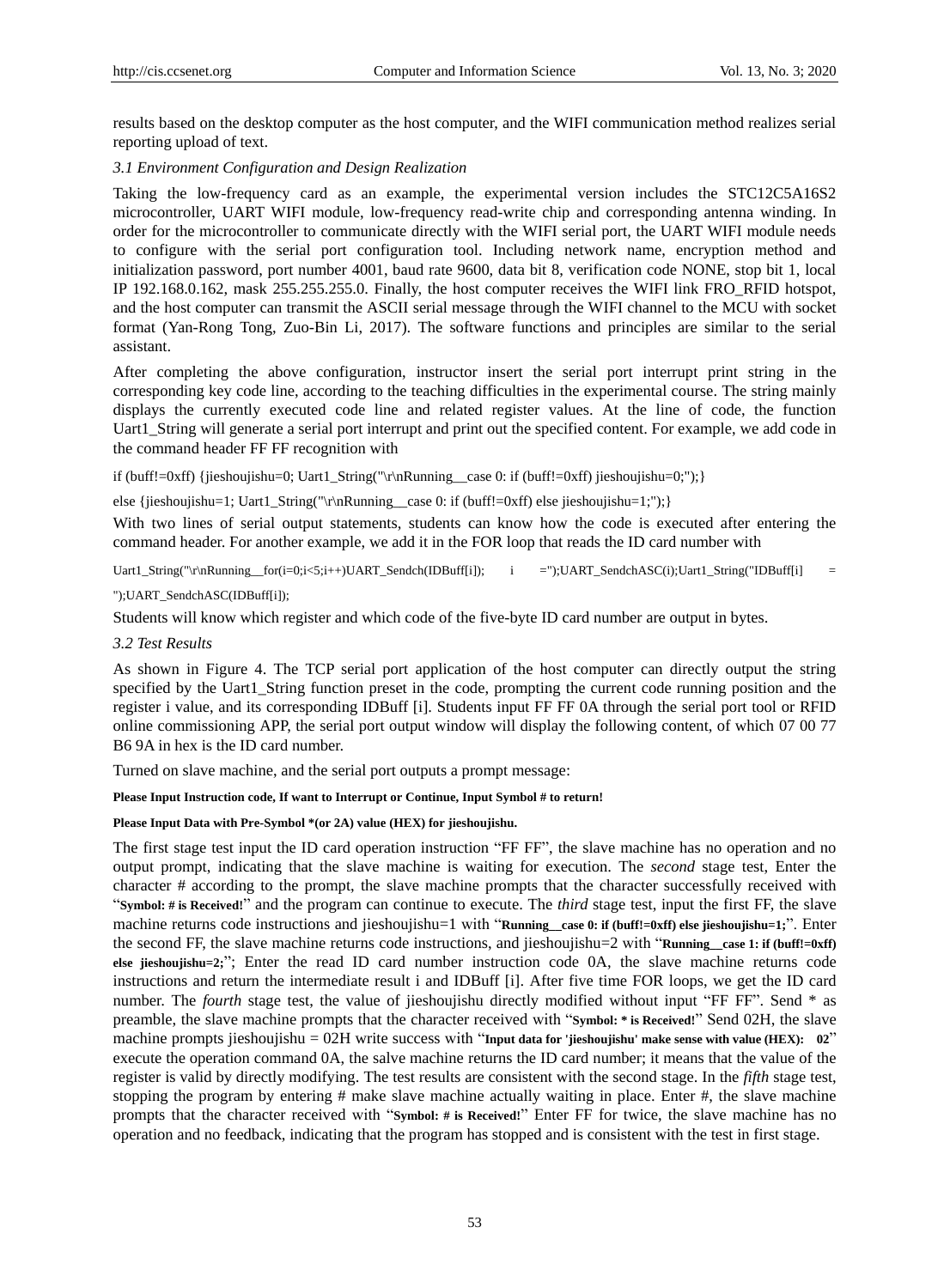| Input HEX Show HEX<br>$\overline{\mathbf{v}}$ Ignore Space $\overline{\mathbf{v}}$ New Line $\overline{\mathbf{v}}$ Show Interval<br>Input ASC Show ASC                             | $\cdots$<br>Clear                  |
|-------------------------------------------------------------------------------------------------------------------------------------------------------------------------------------|------------------------------------|
| FF                                                                                                                                                                                  | [s] Send<br>$\curvearrowright$     |
|                                                                                                                                                                                     | $\nabla$ by Enter<br>$\mathcal{A}$ |
|                                                                                                                                                                                     |                                    |
| \CR\LF Please Input Instruction code, If want to Interrupt or Continue, Input Symbol # to return!<br>\CR\LF Please Input Data with Pre-Symbol *(or 2A) value (HEX) for jieshoujishu |                                    |
| FF                                                                                                                                                                                  |                                    |
| FF                                                                                                                                                                                  |                                    |
| #                                                                                                                                                                                   |                                    |
| $(0$ ms)                                                                                                                                                                            |                                    |
| \CR\LFSymbol: # is Received!                                                                                                                                                        |                                    |
| FF                                                                                                                                                                                  |                                    |
| $(16 \text{ ms})$                                                                                                                                                                   |                                    |
| $CR\LE$ Running case 0: if (buff!=0xff) else jieshoujishu=1;                                                                                                                        |                                    |
| FF                                                                                                                                                                                  |                                    |
| $(0 \text{ ms})$                                                                                                                                                                    |                                    |
| $CR\LE$ Running case 1: if (buff!=0xff) else jieshoujishu=2;                                                                                                                        |                                    |
| 0A                                                                                                                                                                                  |                                    |
| $(15 \text{ ms})$                                                                                                                                                                   |                                    |
| $CR\LE$ Running switch (jieshoujishu) case 2: else if (buff==0x0A) {command=0x0A;qoto com;}                                                                                         |                                    |
| $CRLE$ Running for (i=0;i<5;i++) UART Sendch (IDBuff[i]); i =<br>$IDBuffer[i] =$<br>00<br>07                                                                                        |                                    |
| $CR\L F$ Running for (i=0;i<5;i++) UART Sendch (IDBuff[i]); i = 01<br>$IDBuffer[i] = 00$                                                                                            |                                    |
| $CR\LE\ Runnable{rank(f) : i = 0; i < 5; i++) \ \ \ \text{Search} \ (IDBuffer[i]) ; i =$<br>$IDBufferi =$<br>02<br>77                                                               |                                    |
| $CR\LE\ Runnable{rank(f=0; i<5; i++) \text{UART} \text{ Sendch}(IDBuffer[i]) ; i =\n$<br>03<br>$IDBuffer[i] =$<br><b>B6</b>                                                         |                                    |
| $CR\LE\ Running for (i=0; i<5; i++)$ UART Sendch(IDBuff[i]); i =<br>04<br>$IDBuffer[i] =$<br><b>9A</b><br>$\bullet$                                                                 |                                    |
|                                                                                                                                                                                     |                                    |
| $(16 \text{ ms})$                                                                                                                                                                   |                                    |
| \CR\LFSymbol: * is Received!<br>02                                                                                                                                                  |                                    |
| $(15$ ms)                                                                                                                                                                           |                                    |
| \CR\LF Input data for 'jieshoujishu' make sense with value (HEX):<br>02                                                                                                             |                                    |
| 0A                                                                                                                                                                                  |                                    |
| $(16$ ms)                                                                                                                                                                           |                                    |
| $CR\LE$ Running switch (jieshoujishu) case 2: else if (buff==0x0A) {command=0x0A;qoto com;}                                                                                         |                                    |
| $CR\LE\ Runnable{rank(f) : i = 0; i < 5; i++) \ \ \ \text{Search} \ (IDBuffer[i]) ; i =$<br>$IDBuffer[i] =$<br>00<br>07                                                             |                                    |
| $CR\LE\ Running for (i=0; i\le 5; i++)$ UART Sendch(IDBuff[i]); i =<br>01<br>$IDBuffer[i] =$<br>00                                                                                  |                                    |
| $CR\L F$ Running for (i=0;i<5;i++) UART Sendch (IDBuff[i]); i =<br>02<br>$IDBuffer[i] =$<br>77                                                                                      |                                    |
| $CR\L F$ Running for (i=0;i<5;i++) UART Sendch (IDBuff[i]); i =<br>03<br>$IDBuffer[i] =$<br><b>B6</b>                                                                               |                                    |
| $\CR\LF\ Running for (i=0; i<5; i++)$ UART Sendch(IDBuff[i]); i =<br>04<br>$IDBuffer[i] =$<br><b>9A</b>                                                                             |                                    |
| #                                                                                                                                                                                   |                                    |
| $(16 \text{ ms})$                                                                                                                                                                   |                                    |
| \CR\LFSymbol: # is Received!                                                                                                                                                        |                                    |
| FF                                                                                                                                                                                  |                                    |
| FF                                                                                                                                                                                  |                                    |

Figure 4. Command input and interrupt output test results under serial port application

The test completed the command input and return, code slicing prompt, return intermediate calculation result, manual modification of register intermediate result, manual stop or continue execution through the desktop serial port assistant. It considered that the feasibility of the implementation of code slicing and data mutual verification schemes by artificial interruption, so that students can explore the relationship between code input and output in programming experiment classes.

#### **4. Discussion**

This paper only completed the serial port output test on desktop application. Because the general serial port assistant only supports HEX or ASCII display, and the serial port output itself contains both character strings and 16-bit data, so in this article, 16-bit data convert to ASCII before the data is output. So that the host computer application only needs to output the display ASCII string. As long as the operation of the salve machine is involved, the host computer sends operation data to the salve machine through the WIFI serial port. According to the original code, only ID card operation instruction input supported, and other instructions or data are invalid. The mobile terminal APP interface has two more operation for the slave machine: "Parameter Callback" and "Next Step". In parameter callback, once the value of the callback parameter is determined and press [Confirm], the APP first sends the preamble **\***. Then send the specific value. [Next] button used to stop interruption, let the program continue to execute, APP sends the control character **#** to slave machine. If you want to stop the execution, you can send # again.

When the student completes the verification experiment, the teacher will propose a design experiment. For example, add the ID card number just read to add 1 as the new card number and rewrite it to the original low frequency card. Students will quickly know that the card number comes from the register array IDbuff[] through the code line prompting above, and know how to modify the code to satisfy the design requirements during the design experiment.

Using this method, students can clearly know how their input instruction be executed and what results will be obtained. Students understand the code more intuitively, and the teacher does not need to explain the implementation method too thoroughly before the experiment class. The students can use the teacher preset code explores the relationship between input and output in sections. This article takes the reading of the ID card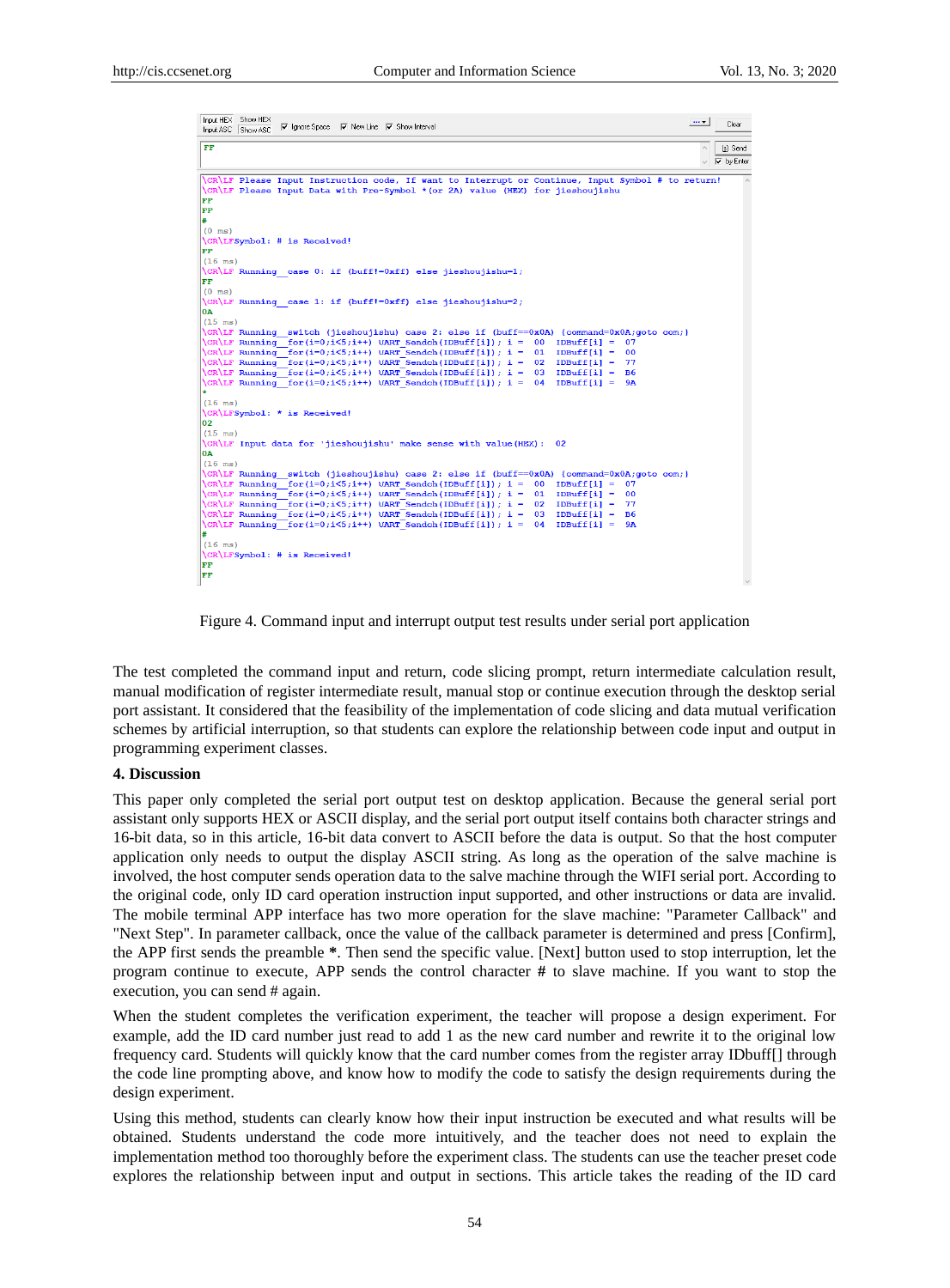number in the low-frequency card experiment as an example. In practice, much complicated coding processes are involved in the teaching. Students are generally reluctant to understand in depth how the code realizes this coding gradually. Only by allowing students to understand passively can students understand the code more deeply.

#### **5. Conclusion**

Students only run code when doing experiments; they do not care about the process, and do not understand the results. This problem has always been the pain of the electronic information class. This paper bases on the hardware and software support provided by the existing RFID experiment suite. Teachers need to modify the code according to the teaching needs, and add interrupt data collection points without changing the protocol specifications and functions. When students use the host computer, code execution stays at the interruption position, until the students understand the data values returned by the current device and verify the principle with the correct. Students then click to continue execution, so that students can fully participate in code parameter modification and verification of process results, which is conducive to students having a deeper understanding of principles and codes. The experiment teaching changed from running the code after the completion of the task to verifying while running the code. After the students modified it, they can immediately find whether the result is correct. This is a slow process of absorption and reception, which effectively resolves the pain and difficulties of the above-mentioned experimental classes, and provides a good example of teaching reform for the subsequent different courses. For example, the "C Language" (Leonard J. Mselle, 2011), "Principle of Single Chip Microcomputer", "Embedded Development", and "Sensor Network".et experiment classes all require students to compile the code to complete the expected demand of the class experiment course. The students initially execute the program according to the original demo, and then according to the difference between the current experimental result and the experimental requirements preset by the teacher, students actively modify part of the code. For high-level programming experiment, classes such as "Embedded Development" and "Sensor Networks", students find it difficult to understand the code, because the amount of code in an experiment is more than a few hundred lines. The original intention of this article is to let students know which statements in the current code are the most important. Students need to pay attention and understand. Otherwise, students will have difficulty meeting the preset design experiment requirements (Agostino Marengo, Alessandro Pagano, Alessio Barbone, 2012). Compared with traditional online commissioning  $\&$  simulation, the instructors focus their teaching on the line of code to allow students to learn more targeted. The combination of teaching experience and teaching methods will make students more profitable.

#### **Acknowledgments**

The authors acknowledge financial support from the "Fundamental Research Funds for the Central Universities" of JNU with Grant No. 11617361.

#### **References**

- Agostino, M., Alessandro, P., & Alessio, B. (2012). *Adaptive Learning: a New Approach in Student Modeling.*  The ITI 2012 34<sup>th</sup> Int. Conf.on Information Technology Interfaces, June25-28, 2012. PP217.
- Edward, E. G., & David, L. A. (1978). Levels of Instructional Difficulty as Related to On-Task Behavior, Task Completion, and Comprehension. *Journal of Learning, Disabilities, 11*(9). [https://doi.org/10.1177/002221947801100905.](https://doi.org/10.1177/002221947801100905)
- EM MICROELECTRONIC-MARIN SA, EM 4095 Read/Write analog front end for 125kHz RFID Basestation. Retrieved from [www.emmicroelectronic.com.2002](http://www.emmicroelectronic.com.2002/)
- Jan, N., Richard, H. S., & Jon, R. (2001). *New Developments in Multiphase Flow Modelling and Field Data Verification.* Engineering Technology Conference on Energy. ETCE2001-17130, 2001, pp. 1005.
- John, S. (1999). Visualisation and Instructional Design. *Australian Educational Review, 1502.*
- Leonard, J. M. (2011). *Enhancing Comprehension by Using Random Access Memory (RAM) Diagrams in Teaching Programming: Class Experiment.* In Proceedings of the 23rd Annual Workshop of the Psychology of Programming Interest Group.
- Liu, S. Y., & Mathieu, A. (2017). *Unsupervised Learning for Understanding Student Achievement in a Distance Learning Setting.* 2017 IEEE Global Engineering Education Conference, pp. 1373. https://doi.org/10.1109/EDUCON.2017.7943026
- Manisha, S., Nidhi, A., & SRN, R. (2015). *Design and development of daughter board for USB-UART communication between Raspberry Pi and PC.* International Conference on Computing, Communication &